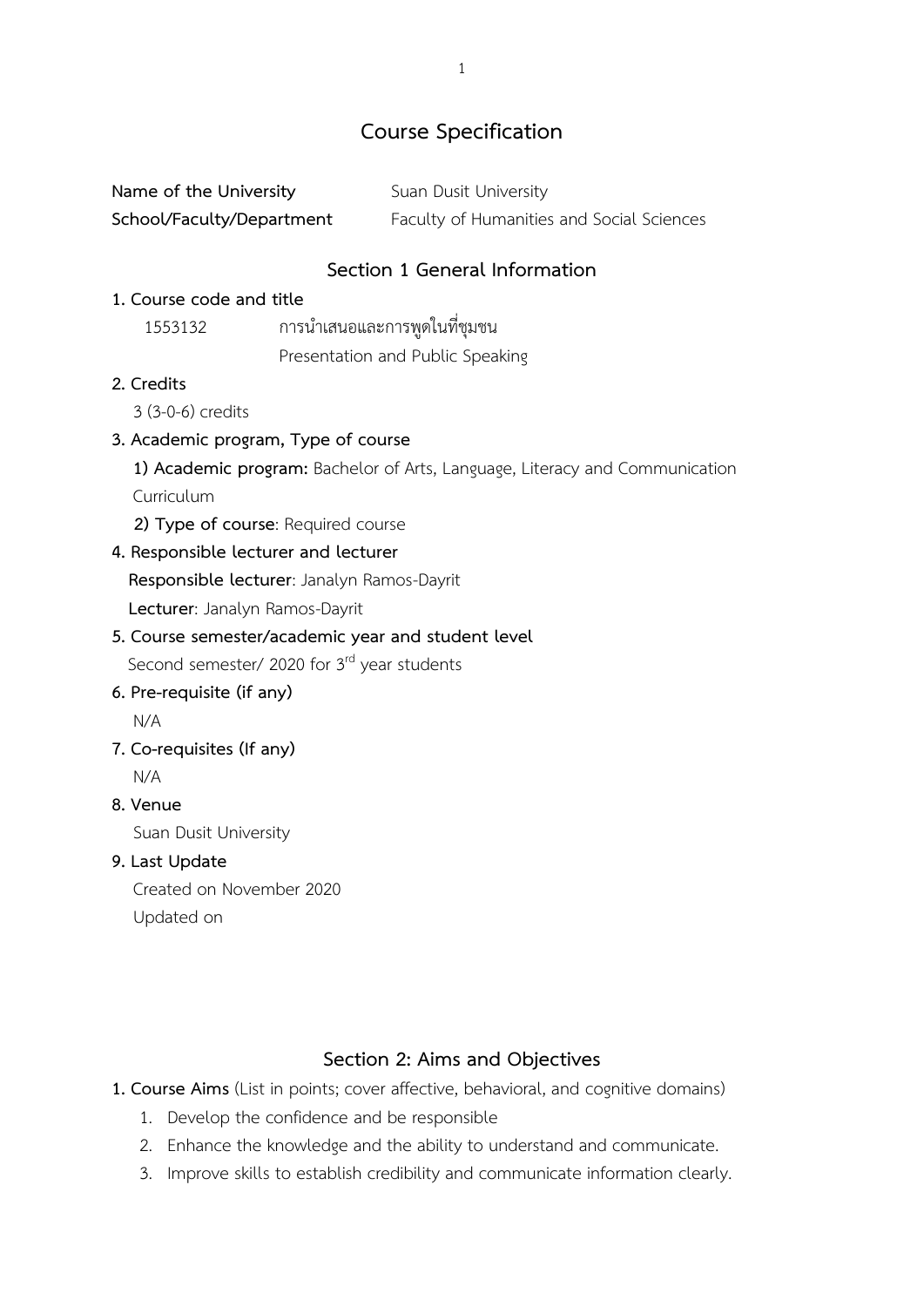- 4. Ability to work in a group/team and be responsible for the assigned task, duties and roles.
- 5. Be able to enhance in gathering and presenting knowledge using media and information technology to communicate with people.

### **2. Purpose of the Course Improvement**

To enhance student's knowledge, skills and abilities to communicate academically and professionally.

## **Section 3: Operation**

### **1. Course Description**

การเรียบเรียงความคิด องค์ประกอบในการสื่อสาร การวิเคราะห์ผู้ฟังและการโน้มน้าวใจ หลักการ และการฝึกพูดในที่ชุมชนเป็นภาษาไทยและภาษาอังกฤษ วิธีการนำเสนอปากเปล่า กลวิธีการสื่อสาร รวมถึง การใช้วัจนภาษาและอวัจนภาษา สื่อโสตทัศน์ ใช้น้ำเสียง และท่าทาง

Idea organization, communication elements, oral presentation methods, audience analysis and persuasion, principles and practices of public speaking in Thai and English, communication strategies including using verbal, non-verbal language, audiovisual aids, tones, and gestures

### **2. Number of hours per semester**

| Lecture | Extra Teaching | Field Experience         | Self-Study |
|---------|----------------|--------------------------|------------|
|         | 41             | $\overline{\phantom{a}}$ | 90         |

# **3. Number of hours per week of teacher-provided individual counseling and academic advice.**

Students can contact the teacher online through chat on social network applications or through phone calls from 8am until 5pm. Consultation takes 3 hours a week.

# **Section 4 : Learning Outcome Developments**

|                            | (See Appendix A)            |                          |           |            |
|----------------------------|-----------------------------|--------------------------|-----------|------------|
| Aspects to be              | <b>Teaching Methods</b>     | Evaluation Methods       | Weeks of  | Percentag  |
| Developed                  |                             |                          | Evaluatio | e of       |
|                            |                             |                          | n         | Evaluation |
| Morals and Ethics          | 1. Take on time attendance, | 1. On time attendance    | $1 - 15$  | 10%        |
| 1) Have a positive work    | check assignments and give  | in every class           |           |            |
| attitude and have          | weekly tests                | 2. Regular grading of    |           |            |
| responsibility for duties  | 2. Check assignments and    | assignments and tests    |           |            |
| 2) Have punctuality and    | grade weekly tests          | 3. Rubric for guidelines |           |            |
| discipline. Respect and    | thoroughly                  | for behavior             |           |            |
| comply with university and |                             | 4. Lecture on rules and  |           |            |
| social regulations.        |                             | regulations and one to   |           |            |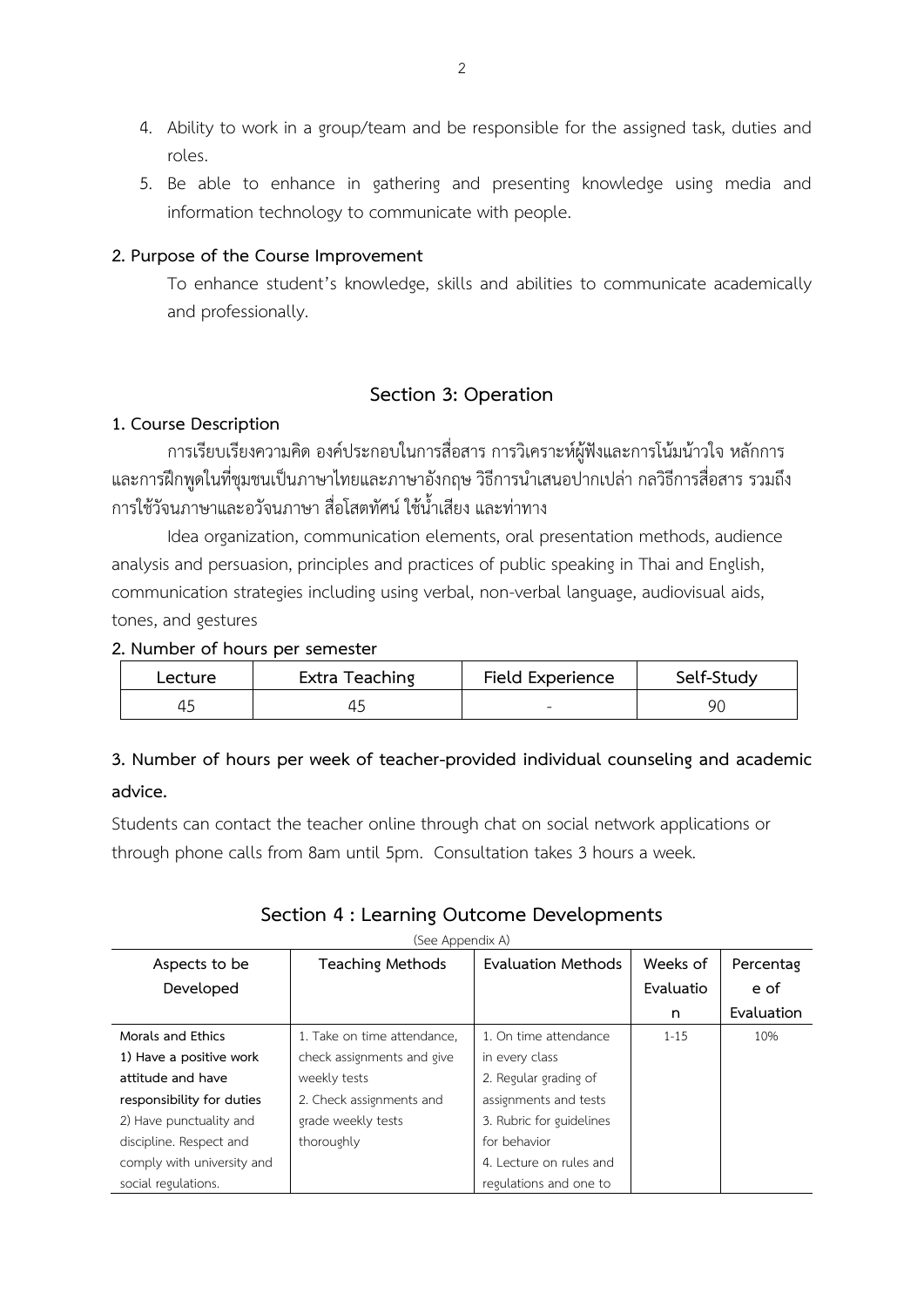| Aspects to be                                      | <b>Teaching Methods</b>                             | <b>Evaluation Methods</b>                           | Weeks of      | Percentag  |
|----------------------------------------------------|-----------------------------------------------------|-----------------------------------------------------|---------------|------------|
| Developed                                          |                                                     |                                                     | Evaluatio     | e of       |
|                                                    |                                                     |                                                     | n             | Evaluation |
| 3) Have consciousness and                          | 3. Set guidelines for proper                        | one chat with students                              |               |            |
| behavior that takes the                            | behavior and assign points                          | if necessary                                        |               |            |
| public interests into account                      | accordingly                                         |                                                     |               |            |
| rather than personal                               | 4. Explain rules and                                |                                                     |               |            |
| interests.                                         | regulations clearly and ask                         |                                                     |               |            |
| 4) Have academic merits. Do                        | for justifying inappropriate                        |                                                     |               |            |
| take copy other people's                           | behavior or action                                  |                                                     |               |            |
| work as their own.                                 |                                                     |                                                     |               |            |
| Knowledge                                          | 1. Discussions, videos, pair                        | 1. Class activities,                                | Week 2, 6, 8, | 50%        |
| 1) Have good knowledge                             | and group work                                      | exercises and interviews                            | 10, 12, 14    |            |
| in Thai and English, as well                       | 2. Lectures, discussions, pair                      | 2. Weekly individual and                            |               |            |
| as cultures of both                                | and group work                                      | group tests and activities                          |               |            |
| languages                                          | 3. Lectures, videos and                             | 3. Class tests and                                  |               |            |
| 2) Able to create knowledge                        | power point presentations                           | interviews                                          |               |            |
| from the integration of                            | 4. Class discussions on                             | 4. Exercises and                                    |               |            |
| knowledge in various                               | finding up-to-date                                  | discussions                                         |               |            |
| related fields                                     | information                                         |                                                     |               |            |
| 3) Able to develop                                 |                                                     |                                                     |               |            |
| knowledge of language and                          |                                                     |                                                     |               |            |
| culture                                            |                                                     |                                                     |               |            |
| Cognitive Skills                                   | 1. Class discussions on                             | 1. Interactive talks and                            | 14            | 20%        |
| 1) Able to think, analyze                          | finding up-to-date                                  | eliciting information                               |               |            |
| and evaluate                                       | information                                         | 2. Pair work, group and                             |               |            |
| 2) Able to apply knowledge                         | 2. Class activities based on                        | class exercises                                     |               |            |
| to life and career effectively                     | situations in real life                             |                                                     |               |            |
|                                                    | 3. Assign problems using real                       | 3. Assign exercises in<br>pairs and groups          |               |            |
| 3) Able to solve problems                          | life simulations                                    | 4. Elicit information and                           |               |            |
| systematically                                     | 4. Lectures, class discussions                      | answers from                                        |               |            |
| 4) Able to use creativity in                       |                                                     |                                                     |               |            |
| presentations                                      | and exercises                                       | discussions and                                     |               |            |
|                                                    | 1. Have group and class                             | exercises<br>1. Provide feedback                    | $1 - 15$      | 10%        |
| Interpersonal<br>1) Have good relationship         | discussions                                         |                                                     |               |            |
|                                                    |                                                     | during and after<br>discussions                     |               |            |
| with other people. Able to<br>work with others and | 2. Interactive talks in class                       |                                                     |               |            |
|                                                    | involving all students<br>3. Group discussions with | 2. Provide opportunity<br>for equal participation   |               |            |
| adapt well to the culture                          |                                                     |                                                     |               |            |
| of the organization.                               | rotating group leaders                              | and healthy discussions                             |               |            |
| 2) Have good leadership and<br>followership        |                                                     | 3. Assign points to group<br>leaders and individual |               |            |
| Relationship Skills and                            |                                                     | members for                                         |               |            |
|                                                    |                                                     |                                                     |               |            |
| Responsibility                                     |                                                     | responsibility and                                  |               |            |
|                                                    |                                                     | participation in<br>discussions                     |               |            |
|                                                    |                                                     |                                                     |               |            |
| Numerical analysis skills,                         | 1. Assign exercises involving                       | 1. Individual and group                             | $1 - 15$      | 10%        |
| communication skills and                           | researching information on                          | presentations                                       |               |            |
| using IT                                           | the internet                                        | 2. Online exercises and                             |               |            |
|                                                    |                                                     | assignments                                         |               |            |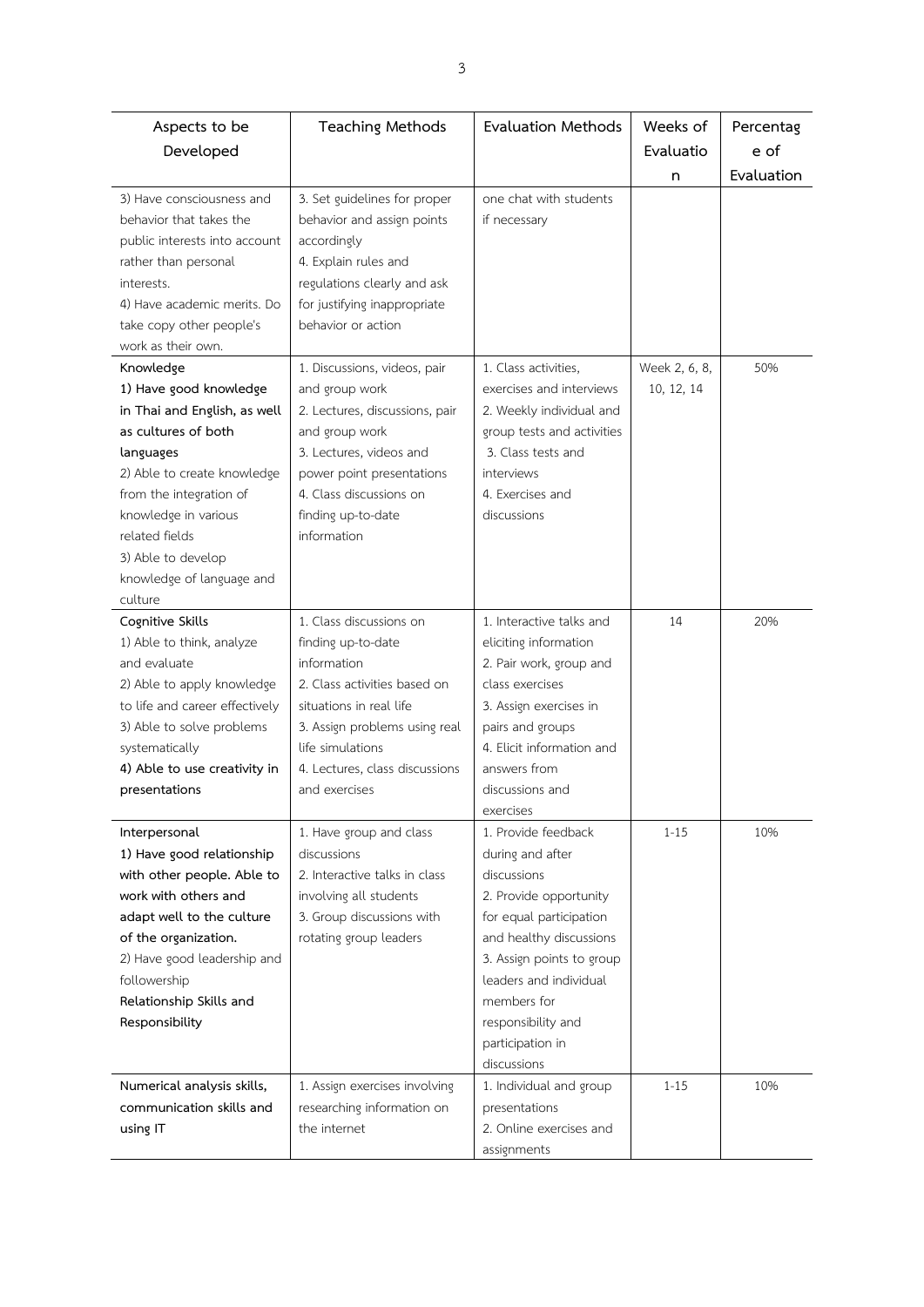| Aspects to be                | <b>Teaching Methods</b>         | Evaluation Methods       | Weeks of  | Percentag  |
|------------------------------|---------------------------------|--------------------------|-----------|------------|
| Developed                    |                                 |                          | Evaluatio | e of       |
|                              |                                 |                          | n         | Evaluation |
| 1) Able to use Thai and      | 2. Create Facebook and          | 3. Monthly Individual    |           |            |
| English to communicate       | email groups, and use           | presentations            |           |            |
| and summarize effectively    | mobile apps                     | 4. Weekly individual and |           |            |
| 2) Able to communicate       | 3. Assign minor research work   | group tests              |           |            |
| across cultures properly     | 4. Assign exercises for finding |                          |           |            |
| based on the situations      | and presenting information      |                          |           |            |
| 3) Able to use information   | from the internet               |                          |           |            |
| technology to communicate    |                                 |                          |           |            |
| creatively                   |                                 |                          |           |            |
| 4) Able to apply basic       |                                 |                          |           |            |
| mathematical and statistical |                                 |                          |           |            |
| techniques in both           |                                 |                          |           |            |
| qualitative and quantitative |                                 |                          |           |            |
| research studies             |                                 |                          |           |            |
|                              |                                 |                          |           |            |

# **Section 5 : Lesson and Evaluation Plan**

## **1. Lesson Plan**

| Week           | Topics/Details    |    | Learning and          |    | Media             |    | Measurement and   | Lecturer |
|----------------|-------------------|----|-----------------------|----|-------------------|----|-------------------|----------|
| (Hours)        |                   |    | teaching              |    |                   |    | Evaluation        |          |
|                |                   |    | activities/Assignment |    |                   |    | (Percentage)      |          |
|                |                   |    | s                     |    |                   |    |                   |          |
| 1              | Communication     | 1. | Handout               | 1. | Use the OHP,      | 1. | Evaluate          | Jana     |
| (3 Hours)      | Strategies - Part |    | compilation and       |    | laptop, video in  |    | students thru in- | Ramos-   |
|                | 1                 |    | visual aids           |    | discussing the    |    | class exercises,  | Dayrit   |
|                |                   | 2. | Interactive lecture   |    | course syllabus   |    | activities in     |          |
|                |                   |    | about the different   | 2. | Power Point       |    | speaking and      |          |
|                |                   |    | communication         |    | presentation      |    | writing $-2\%$    |          |
|                |                   |    | techniques and        | 3. | Other multi-media | 2. | Evaluate          |          |
|                |                   |    | strategies            |    | programs          |    | student's thru    |          |
|                |                   |    |                       |    |                   |    | their attitude,   |          |
|                |                   |    |                       |    |                   |    | response and      |          |
|                |                   |    |                       |    |                   |    | participation -   |          |
|                |                   |    |                       |    |                   |    | 3%                |          |
| $\overline{2}$ | Communication     | 1. | Handout               | 1. | Use the OHP,      | 1. | Evaluate          | Jana     |
| (3 Hours)      | Strategies - Part |    | compilation and       |    | laptop, video in  |    | students thru in- | Ramos-   |
|                | 2                 |    | visual aids           |    | discussing the    |    | class exercises,  | Dayrit   |
|                |                   | 2. | Continuation          |    | course syllabus   |    | activities in     |          |
|                |                   |    | Interactive lecture   | 2. | Power Point       |    | speaking and      |          |
|                |                   |    | about the different   |    | presentation      |    | writing $-2\%$    |          |
|                |                   |    | communication         | 3. | Other multi-media |    |                   |          |
|                |                   |    | techniques and        |    | program           |    |                   |          |
|                |                   |    | strategies            |    |                   |    |                   |          |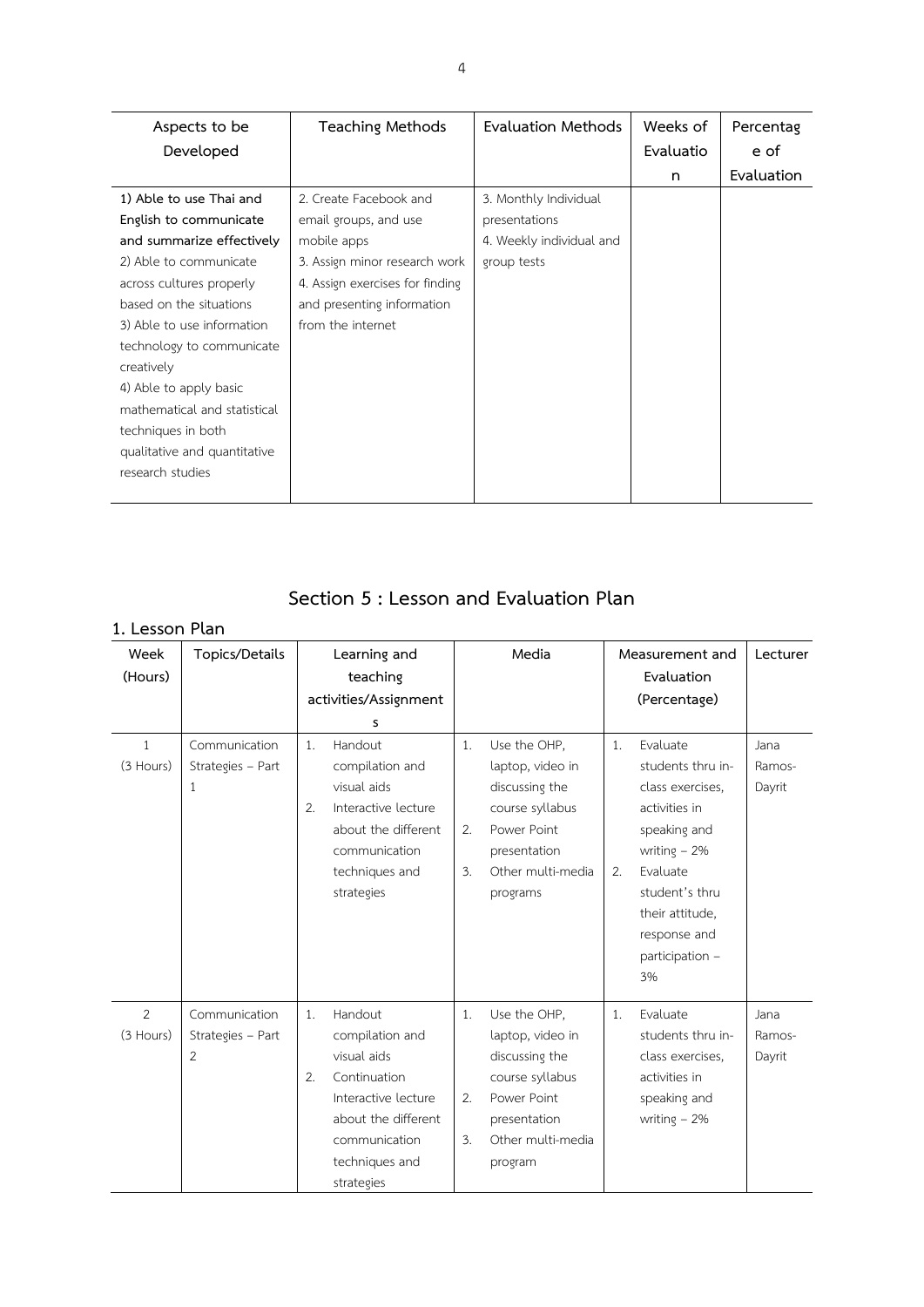| Week           | Topics/Details                                                                  | Learning and                                                                                                                                                                                                                     | Media                                                                                                                                                   | Measurement and                                                                                                                                                                                         | Lecturer                 |
|----------------|---------------------------------------------------------------------------------|----------------------------------------------------------------------------------------------------------------------------------------------------------------------------------------------------------------------------------|---------------------------------------------------------------------------------------------------------------------------------------------------------|---------------------------------------------------------------------------------------------------------------------------------------------------------------------------------------------------------|--------------------------|
| (Hours)        |                                                                                 | teaching                                                                                                                                                                                                                         |                                                                                                                                                         | Evaluation                                                                                                                                                                                              |                          |
|                |                                                                                 | activities/Assignment                                                                                                                                                                                                            |                                                                                                                                                         | (Percentage)                                                                                                                                                                                            |                          |
|                |                                                                                 | s                                                                                                                                                                                                                                |                                                                                                                                                         |                                                                                                                                                                                                         |                          |
|                |                                                                                 | 3.<br>Give instruction for<br>week 3 public<br>speaking and<br>presentation<br>assignment test                                                                                                                                   |                                                                                                                                                         |                                                                                                                                                                                                         |                          |
| 3<br>(3 Hours) | Communication<br>Strategies -<br>Assignment 1<br>Speech Test                    | 1.<br>Handout<br>compilation and<br>visual aids<br>2.<br>Interactive lecture<br>for test speech /                                                                                                                                | Use the OHP.<br>1.<br>laptop, video in<br>discussing the<br>course syllabus<br>Power Point<br>2.                                                        | Evaluate<br>1.<br>students thru<br>Speech test -<br>10%                                                                                                                                                 | Jana<br>Ramos-<br>Dayrit |
|                |                                                                                 | review<br>3.<br>Test on assignment<br>1                                                                                                                                                                                          | presentation<br>3.<br>Other multi-media<br>programs                                                                                                     |                                                                                                                                                                                                         |                          |
| 4<br>(3 Hours) | Communication<br>Elements and<br>Idea Organization<br>$-$ Part 1                | 1.<br>Handout<br>compilation and<br>visual aids<br>2.<br>Interactive lecture<br>about the<br>elements of<br>communication<br>and idea<br>organization                                                                            | 1.<br>Use the OHP,<br>laptop, video in<br>discussing the<br>course syllabus<br>2.<br>Power Point<br>presentation<br>3.<br>Other multi-media<br>programs | Evaluate<br>1.<br>students thru in-<br>class exercises,<br>activities in<br>speaking and<br>writing $-2\%$<br>Evaluate<br>2.<br>student's thru<br>their attitude,<br>response and<br>participation - 3% | Jana<br>Ramos-<br>Dayrit |
| 5<br>(3 Hours) | Communication<br>Elements and<br>Idea Organization<br>$-$ Part 2                | 1.<br>Handout<br>compilation and<br>visual aids<br>2.<br>Continuation<br>Interactive lecture<br>about the<br>elements of<br>communication<br>and idea<br>organization<br>Give instruction for<br>3.<br>week 6<br>assignment test | Use the OHP,<br>1.<br>laptop, video in<br>discussing the<br>course syllabus<br>Power Point<br>2.<br>presentation<br>3.<br>Other multi-media<br>program  | Evaluate<br>1.<br>students thru in-<br>class exercises,<br>activities in<br>speaking and<br>writing $-2\%$                                                                                              | Jana<br>Ramos-<br>Dayrit |
| 6<br>(3 Hours) | Communication<br>Elements and<br>Idea Organization<br>- Test on<br>Assignment 2 | 1.<br>Handout<br>compilation and<br>visual aids<br>Interactive lecture<br>2.<br>for test / review<br>3.<br>Test on assignment<br>2                                                                                               | Use the OHP,<br>1.<br>laptop, video in<br>discussing the<br>course syllabus<br>Power Point<br>2.<br>presentation<br>Other multi-media<br>3.<br>programs | 1.<br>Evaluate students<br>thru test $-10%$                                                                                                                                                             | Jana<br>Ramos-<br>Dayrit |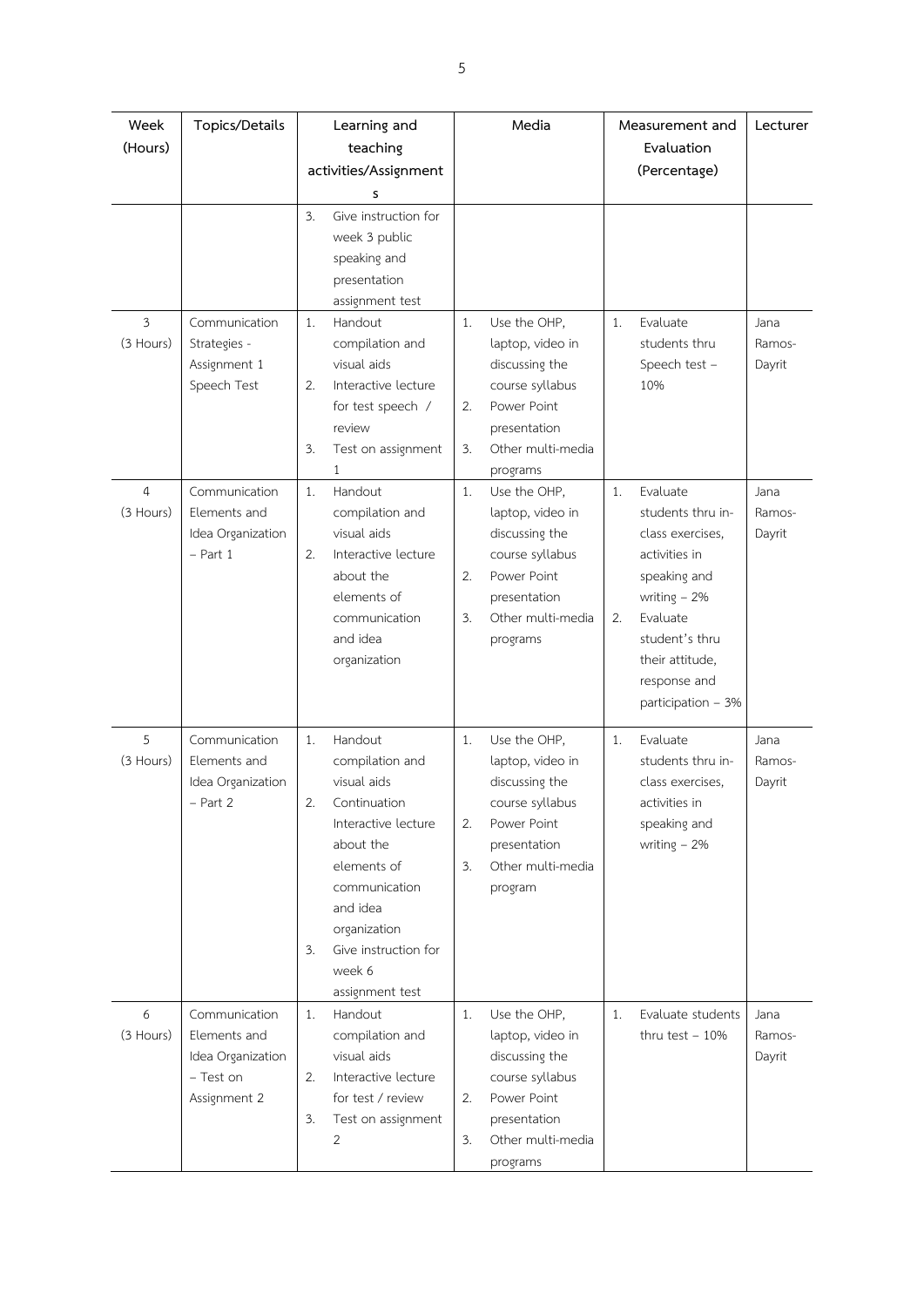| Week<br>(Hours)             | Topics/Details                                                         | Learning and<br>teaching<br>activities/Assignment<br>s                                                                                                                                      | Media                                                                                                                                                   | Measurement and<br>Evaluation<br>(Percentage)                                                                                                                                                           | Lecturer                 |
|-----------------------------|------------------------------------------------------------------------|---------------------------------------------------------------------------------------------------------------------------------------------------------------------------------------------|---------------------------------------------------------------------------------------------------------------------------------------------------------|---------------------------------------------------------------------------------------------------------------------------------------------------------------------------------------------------------|--------------------------|
| $\overline{7}$<br>(3 Hours) | Giving a<br>Presentation -<br>Part 1                                   | Handout<br>1.<br>compilation and<br>visual aids<br>2.<br>Interactive lecture<br>on how to give a<br>presentation                                                                            | Use the OHP,<br>1.<br>laptop, video in<br>discussing the<br>course syllabus<br>Power Point<br>2.<br>presentation<br>3.<br>Other multi-media<br>programs | Evaluate<br>1.<br>students thru in-<br>class exercises,<br>activities in<br>speaking and<br>writing $-2\%$<br>Evaluate<br>2.<br>student's thru<br>their attitude,<br>response and<br>participation - 3% | Jana<br>Ramos-<br>Dayrit |
| 8<br>(3 Hours)              | Giving a<br>Presentation -<br>Part 2                                   | Handout<br>1.<br>compilation and<br>visual aids<br>2.<br>Continuation<br>Interactive lecture<br>on how to give a<br>presentation<br>3.<br>Give instruction for<br>week 9 assignment<br>test | 1.<br>Use the OHP,<br>laptop, video in<br>discussing the<br>course syllabus<br>2.<br>Power Point<br>presentation<br>3.<br>Other multi-media<br>program  | Evaluate<br>1.<br>students thru in-<br>class exercises,<br>activities in<br>speaking and<br>writing $-2\%$                                                                                              | Jana<br>Ramos-<br>Dayrit |
| 9<br>(3 Hours)              | Giving a<br>Presentation -<br>Assignment 3<br>Giving a<br>Presentation | Handout<br>1.<br>compilation and<br>visual aids<br>2.<br>Interactive lecture<br>for test speech /<br>review<br>3<br>Test on assignment<br>3                                                 | Use the OHP,<br>1.<br>laptop, video in<br>discussing the<br>course syllabus<br>Power Point<br>2.<br>presentation<br>3.<br>Other multi-media<br>programs | Evaluate students<br>1.<br>thru Speech test<br>$-10%$                                                                                                                                                   | Jana<br>Ramos-<br>Dayrit |
| 10<br>(3 Hours)             | Making a Public<br>Speech - Part 1                                     | Handout<br>1.<br>compilation and<br>visual aids<br>2.<br>Interactive lecture<br>on making a public<br>speech                                                                                | Use the OHP,<br>1.<br>laptop, video in<br>discussing the<br>course syllabus<br>Power Point<br>2.<br>presentation<br>3.<br>Other multi-media<br>programs | 1.<br>Evaluate<br>students thru in-<br>class exercises,<br>activities in<br>speaking and<br>writing $-2\%$<br>Evaluate<br>2.<br>student's thru<br>their attitude,<br>response and<br>participation - 3% | Jana<br>Ramos-<br>Dayrit |
| 11<br>(3 Hours)             | Making a Public<br>Speech - Part 2                                     | 1.<br>Handout<br>compilation and<br>visual aids<br>2.<br>Continuation<br>Interactive lecture                                                                                                | 1.<br>Use the OHP,<br>laptop, video in<br>discussing the<br>course syllabus                                                                             | Evaluate<br>1.<br>students thru in-<br>class exercises,<br>activities in                                                                                                                                | Jana<br>Ramos-<br>Dayrit |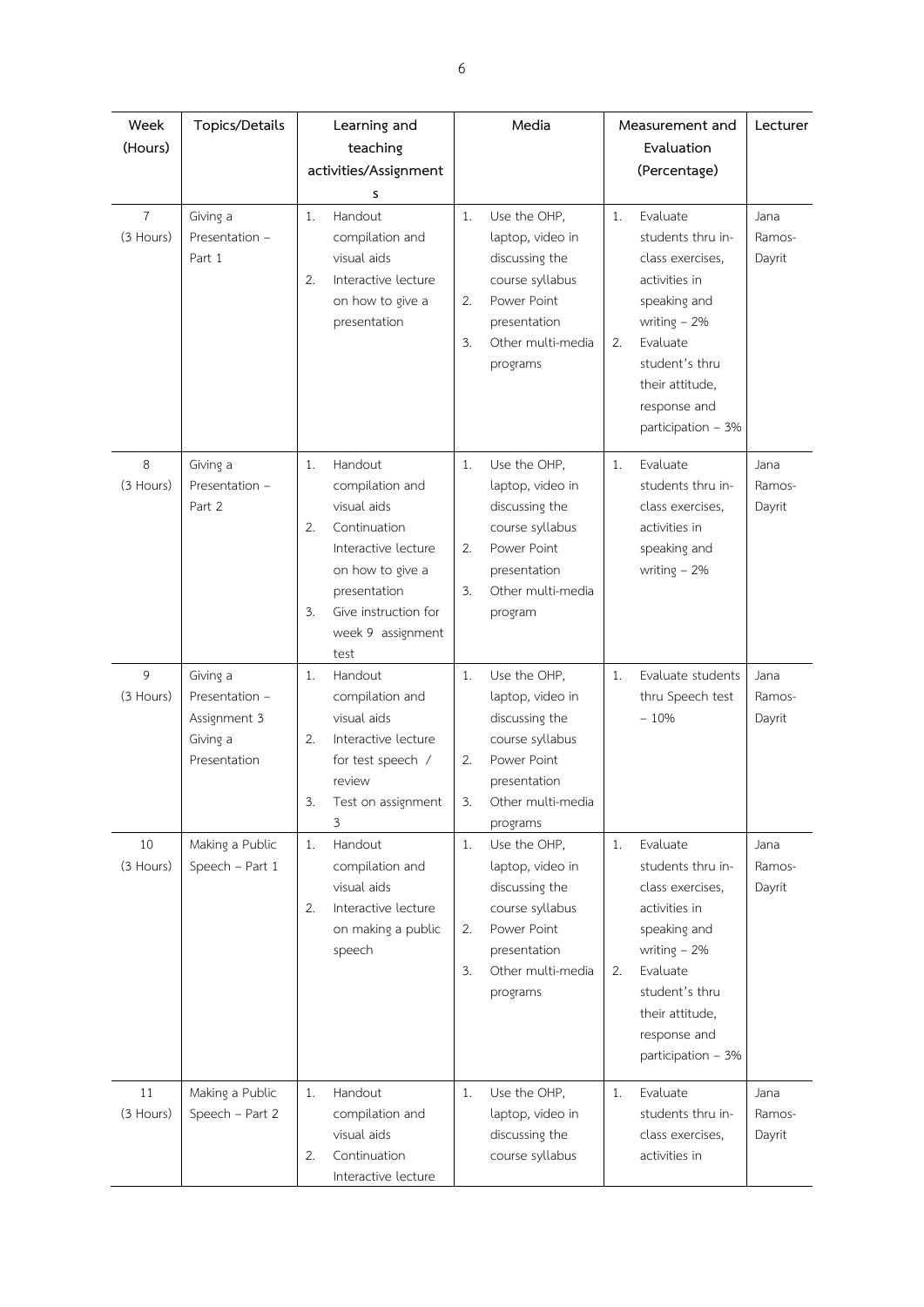| Week<br>(Hours) | Topics/Details                                                             | Learning and<br>teaching                                                                                                                                                                                 |                | Media                                                                                                                                 |          | Measurement and<br>Evaluation                                                                                                                                                               | Lecturer                 |
|-----------------|----------------------------------------------------------------------------|----------------------------------------------------------------------------------------------------------------------------------------------------------------------------------------------------------|----------------|---------------------------------------------------------------------------------------------------------------------------------------|----------|---------------------------------------------------------------------------------------------------------------------------------------------------------------------------------------------|--------------------------|
|                 |                                                                            |                                                                                                                                                                                                          |                |                                                                                                                                       |          |                                                                                                                                                                                             |                          |
|                 |                                                                            | activities/Assignment                                                                                                                                                                                    |                |                                                                                                                                       |          | (Percentage)                                                                                                                                                                                |                          |
|                 |                                                                            | s<br>on making a<br>speech<br>3.<br>Give instruction for<br>week 12<br>assignment test                                                                                                                   | 2.<br>3.       | Power Point<br>presentation<br>Other multi-media<br>program                                                                           |          | speaking and<br>writing $-2\%$                                                                                                                                                              |                          |
| 12<br>(3 Hours) | Making a Public<br>Speech - Speech<br>Test on<br>Assignment 4              | 1.<br>Handout<br>compilation and<br>visual aids<br>2.<br>Interactive lecture<br>for test speech /<br>review<br>3.<br>Test on assignment<br>4                                                             | 1.<br>2.<br>3. | Use the OHP,<br>laptop, video in<br>discussing the<br>course syllabus<br>Power Point<br>presentation<br>Other multi-media<br>programs | 1.       | Evaluate students<br>thru Speech test<br>$-10%$                                                                                                                                             | Jana<br>Ramos-<br>Dayrit |
| 13<br>(3 Hours) | Audience<br>Analysis and<br>Persuasion - Part<br>1                         | Handout<br>1.<br>compilation and<br>visual aids<br>2.<br>Interactive lecture<br>about audience<br>analysis and<br>persuasion                                                                             | 1.<br>2.<br>3. | Use the OHP,<br>laptop, video in<br>discussing the<br>course syllabus<br>Power Point<br>presentation<br>Other multi-media<br>programs | 1.<br>2. | Evaluate<br>students thru in-<br>class exercises,<br>activities in<br>speaking and<br>writing $-2\%$<br>Evaluate<br>student's thru<br>their attitude,<br>response and<br>participation - 3% | Jana<br>Ramos-<br>Dayrit |
| 14<br>(3 Hours) | Audience<br>Analysis and<br>Persuasion - Part<br>2                         | 1.<br>Handout<br>compilation and<br>visual aids<br>2.<br>Continuation<br>Interactive lecture<br>about audience<br>analysis and<br>persuasion<br>Give instruction for<br>3.<br>week 15<br>assignment test | 1.<br>2.<br>3. | Use the OHP,<br>laptop, video in<br>discussing the<br>course syllabus<br>Power Point<br>presentation<br>Other multi-media<br>program  | 1.       | Evaluate<br>students thru in-<br>class exercises,<br>activities in<br>speaking and<br>writing $-2\%$                                                                                        | Jana<br>Ramos-<br>Dayrit |
| 15<br>(3 Hours) | Audience<br>Analysis and<br>Persuasion -<br>Speech Test on<br>Assignment 5 | Handout<br>1.<br>compilation and<br>visual aids<br>Interactive lecture<br>2.<br>for test speech /<br>review<br>3.<br>Test on assignment<br>4                                                             | 1.<br>2.<br>3. | Use the OHP,<br>laptop, video in<br>discussing the<br>course syllabus<br>Power Point<br>presentation<br>Other multi-media<br>programs | 1.       | Evaluate students<br>thru Speech test<br>$-10%$                                                                                                                                             | Jana<br>Ramos-<br>Dayrit |
| 16              |                                                                            |                                                                                                                                                                                                          |                | Final Examination                                                                                                                     |          |                                                                                                                                                                                             |                          |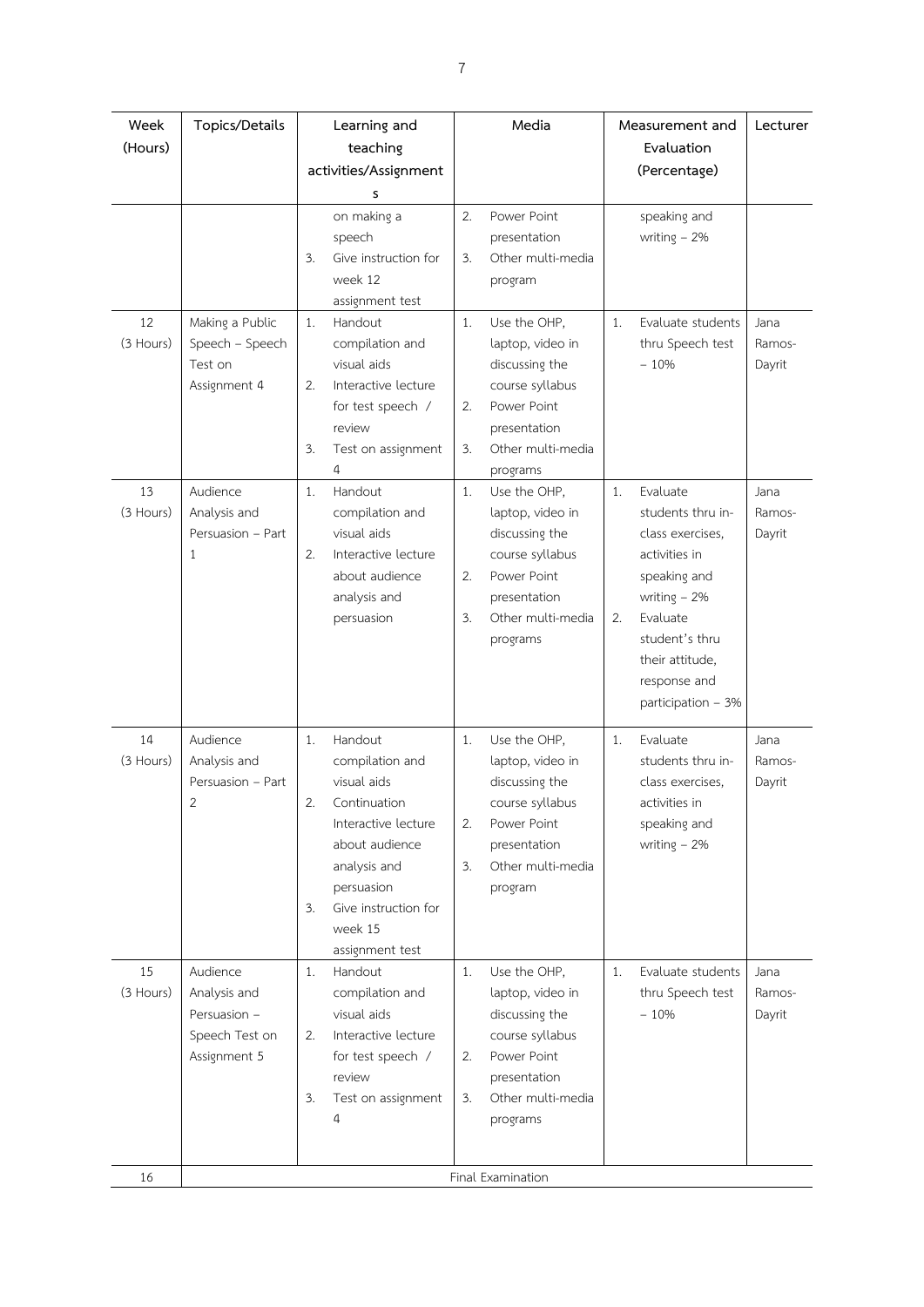| Week      | Topics/Details | Learning and          | Media | Measurement and | Lecturer |
|-----------|----------------|-----------------------|-------|-----------------|----------|
| (Hours)   |                | teaching              |       | Evaluation      |          |
|           |                | activities/Assignment |       | (Percentage)    |          |
|           |                |                       |       |                 |          |
| (1.5 ซม.) |                |                       |       |                 |          |

#### **2. Measurement and Evaluation**

1) Measurement methods: Speech Test/Homework 50%

| SPEECH TESCHIONICWOIN    | - 70 |
|--------------------------|------|
| Activities / Exercises   | 20%  |
| Participation/Attendance | 10%  |
| Final Exam               | 20%  |

### 2) Evaluation:

 $\boxtimes$  criterion-referenced evaluation  $\boxtimes$  Norm-referenced evaluation

| Scores      | Grade                  |
|-------------|------------------------|
| 85-100      | A                      |
| 79-84       | $B+$                   |
| 73-78       | $\sf B$                |
| 67-72       | $\mathsf{C}\mathsf{+}$ |
| 61-66       | $\subset$              |
| 55-60       | D+                     |
| 50-54       | D                      |
| $0 - 49$    | F                      |
| $\mathbf 0$ |                        |
| $\mathbf 0$ | P, S                   |
| 0           | $\cup$                 |
| $\mathbf 0$ | W                      |

## **Section 6 : Teaching/Learning Resources**

### **1.Main textbook**

(Written in APA format)

Ramos-Dayrit, J. (2020). *Presentation and Public Speaking*. Bangkok; Suan Dusit Graphic Site

### **2. Documents and important information**

(Written in APA format)

As required

### **3. Suggested readings and other resources**

(Written in APA format)